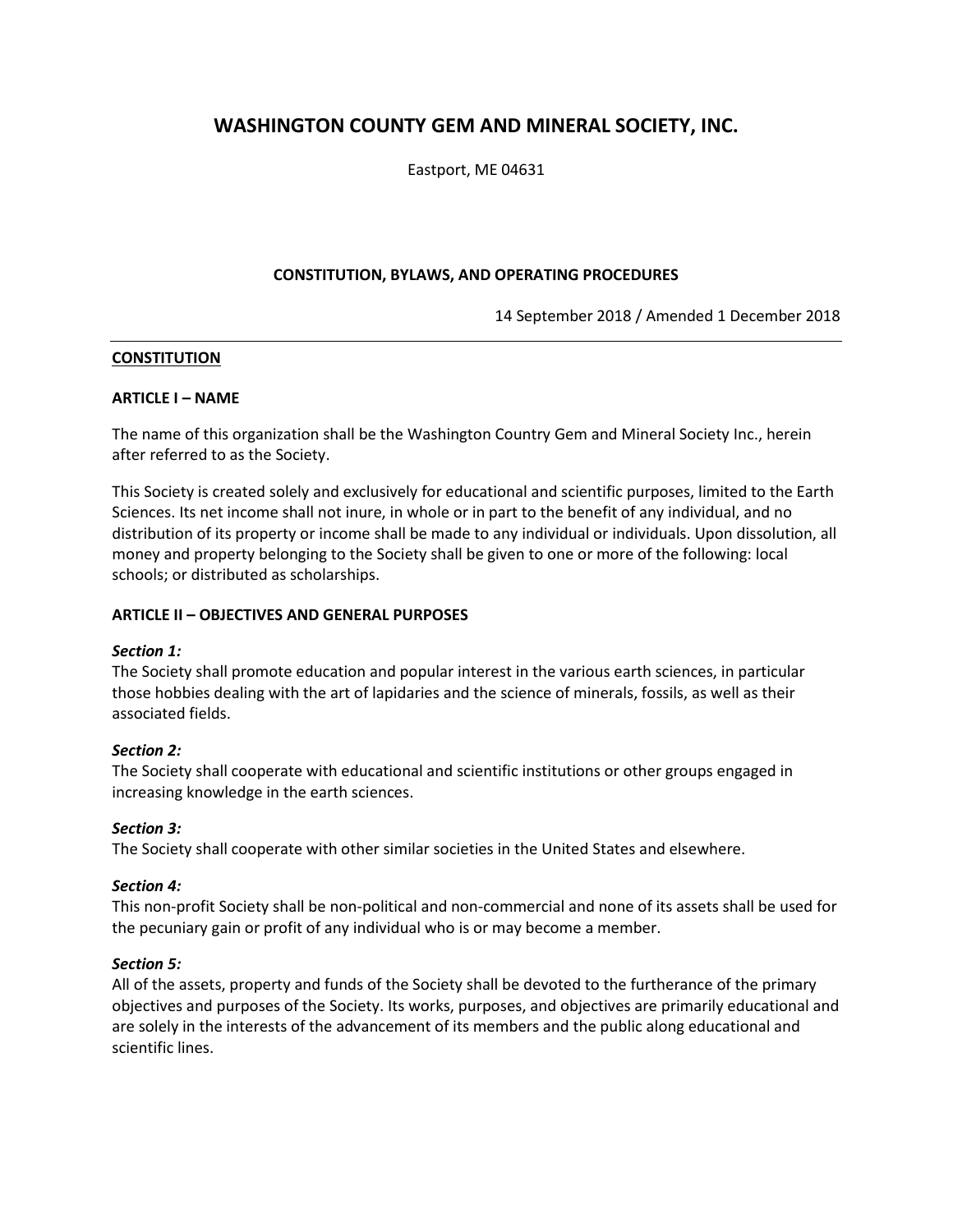# *Section 6:*

The Society shall not attempt to influence legislation by propaganda or otherwise, for the pecuniary benefit of the American Federation of Mineralogical Societies and/or the Eastern Federation of Mineralogical and Lapidary Societies, Inc.

# **ARTICLE III – MEMBERSHIP**

Membership in this Society shall be open to all individuals having interest in the earth sciences, lapidary, and related arts.

# **ARTICLE IV – OFFICERS**

The Officers of this Society shall be the President, Vice President, Secretary, and Treasurer. These officers shall be elected at the October meeting and shall serve without remuneration. The term of office shall be for one year.

# **ARTICLE V – BOARD OF DIRECTORS**

The Board of Directors of this Society shall be the President, the Vice President, the Secretary, the Treasurer, and the Past Presidents.

# **ARTICLE VI – MONTHLY MEETING**

The Society shall hold monthly meetings for the transaction of its business.

# **ARTICLE VII – AMENDMENTS**

Any article or provision hereof may be altered, amended, supplemented or repealed by the affirmative vote of two-thirds (2/3) of the voting power of the members present, provided that notice of any proposed change herein shall be proposed in writing to the members prior to the meeting preceding the voting meeting.

Proposals for changes in the Constitution may be originated by any interested member but must be formally proposed to the Board of Directors who may appoint a Constitution and Bylaws Committee of the Society to deal with such requests. All proposals must be presented in writing 30 days prior to the notification to the membership. All proposals will be studied by the Board of Directors OR Constitution and Bylaws Committee and should be presented at the next monthly meeting along with the recommendations of the Board of Directors OR Constitution and Bylaws Committee.

All changes made in this Constitution shall be effective immediately upon passage by the members of this Society.

# **ARTICLE VIII – RULES OF ORDER**

Robert's Rules of Order shall govern all the meetings of this Society.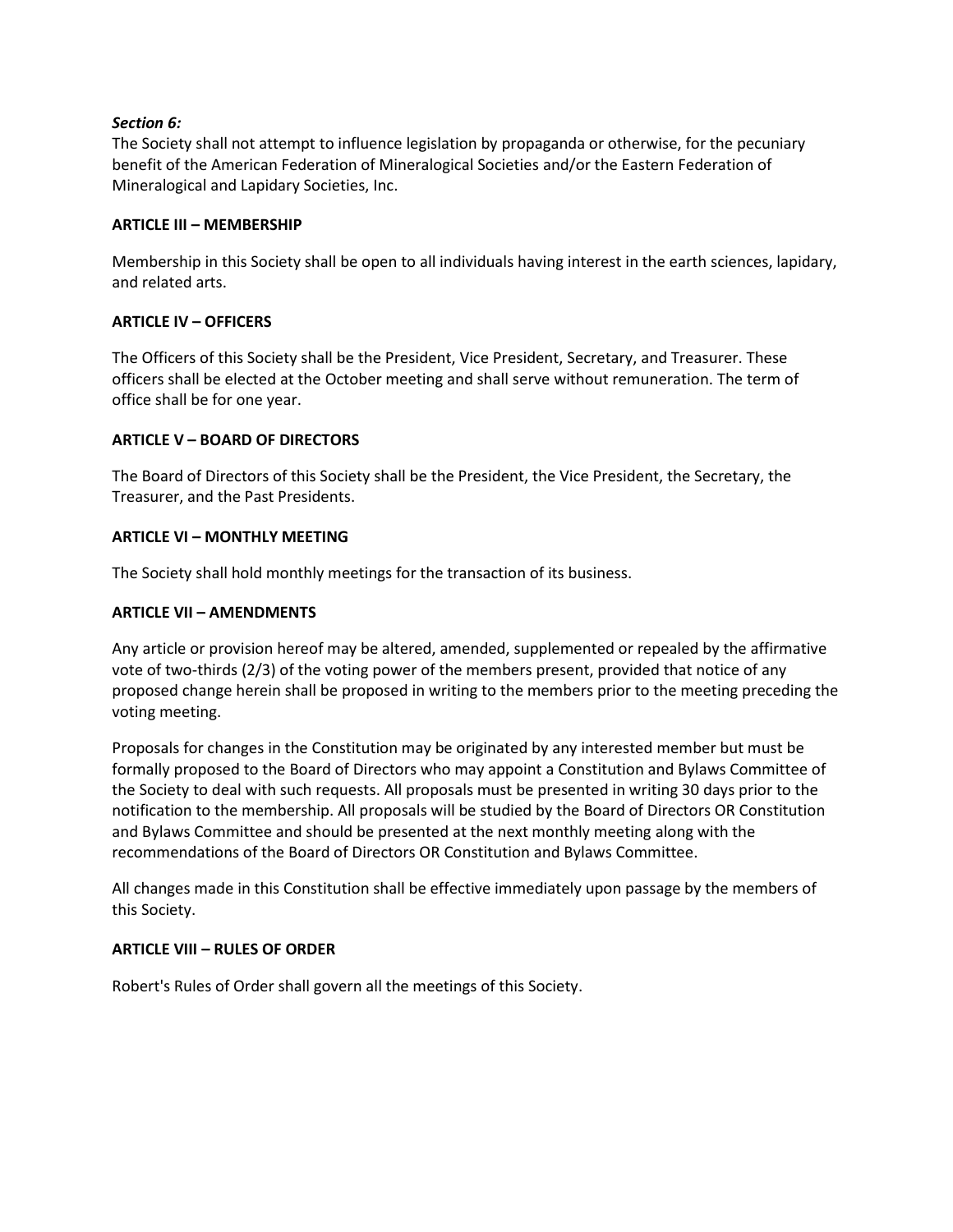### **BYLAWS**

### **ARTICLE I – MEMBERSHIP**

### *Section I:*

Membership in this Society shall be open to all individuals having interest in the earth sciences, lapidary, and related arts. Membership shall not be constrained by race, color, religion, sex, age or national origin.

### *Section 2:*

Honorary membership in the Society will be awarded for a period of one year to those persons who have in the eyes of the Society made an outstanding contribution and merit honorary membership. The Board of Directors must cast a unanimous affirmative vote to award an Honorary Membership.

### *Section 3:*

Junior members shall be those persons under the age of eighteen (18) and shall not be eligible to vote or hold office in the Society.

### *Section 4:*

Any person desiring admission to the Society shall apply in writing to the Membership Chairperson, giving name, address, and field(s) of interest.

### **ARTICLE II – DUES**

### *Section 1:*

The dues of the Society members shall be as enumerated in Addendum A. Changes to Membership dues rates require Board of Directors approval.

### *Section 2:*

All members' dues shall be payable prior to the January meeting. All members who have not paid their dues by the March meeting shall be considered delinquent and dropped from membership in the Society. If a new member pays dues prior to the monthly meeting, that member shall he given the right to vote at that meeting. Dues of new members who join in November or December will be valid for the following year also.

### *Section 3:*

Annual dues to the Eastern Federation of Mineralogical and Lapidary Societies, Inc. shall be paid by this Society by December 31, based on the total membership of this Society as of October 31.

### **ARTICLE III – DUTIES OF OFFICERS**

### *Section 1: President*

It shall be the duty of the President to preside at all meetings of the Society and its Board of Directors, appoint Chairpersons of all committees, arrange and schedule programs for each monthly meeting, and perform such other duties as are needed for the office.

### *Section 2: Vice President*

It shall be the duty of the Vice President to preside at meetings and perform all the duties of the President in the event of the President's absence or inability to serve. The Vice President shall perform such other duties from time to time as directed by the President.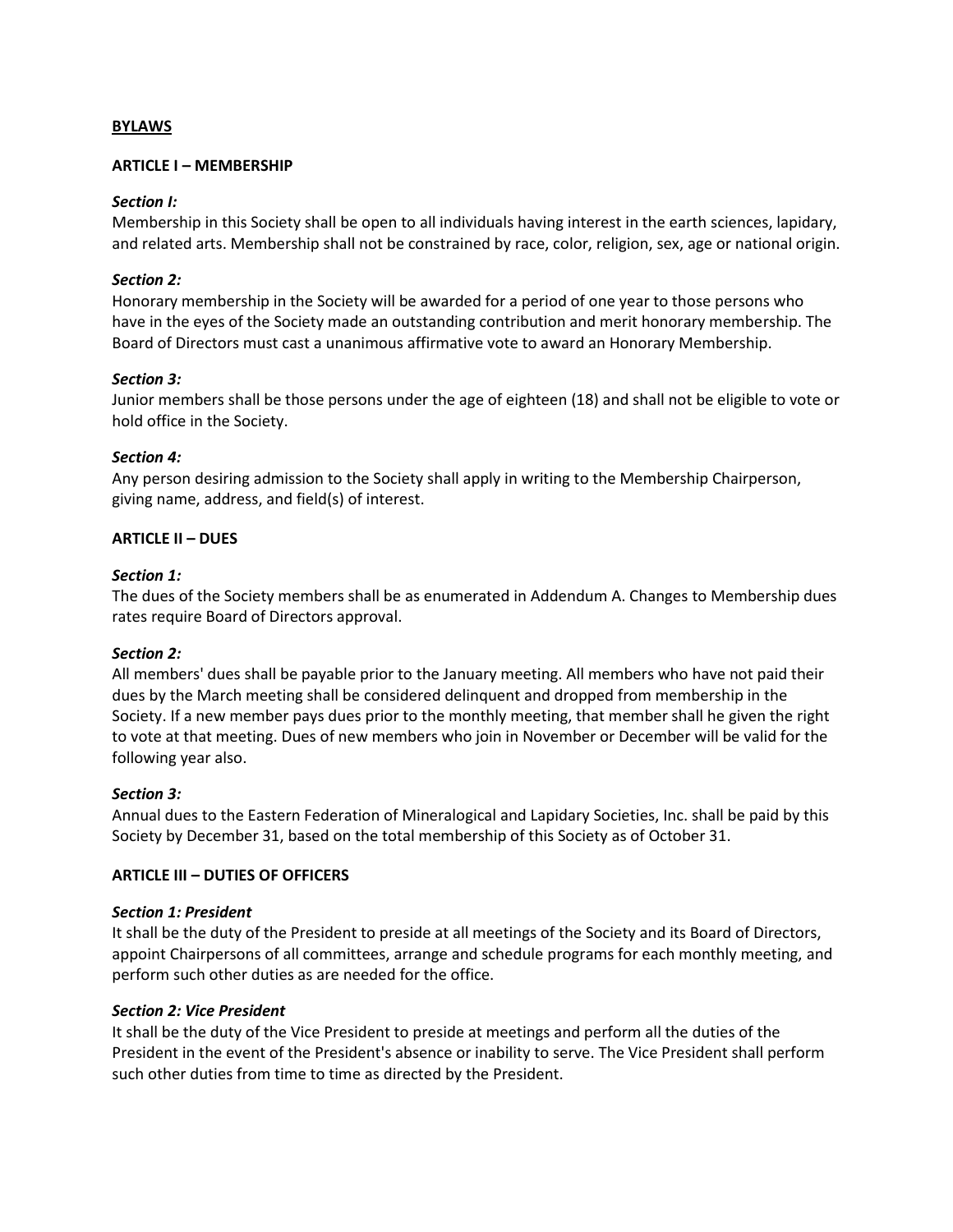### *Section 3: Secretary*

It shall be the duty of the Secretary to keep an accurate record of the proceedings of all meetings of the Society and any other duties as outlined in the Operating Procedures.

### *Section 4: Treasurer*

It shall be the duty of the Treasurer to receive all dues and other monies and disburse them in a timely fashion, to keep full and accurate accounts of transactions, to post a written itemized report at the monthly meeting, to close the books two weeks prior to the December meeting at which time all accounts and bank pass books must be presented to the Auditing Committee Chairperson, and any other duties as outlined in the Operating Procedures.

### *Section 5: Board of Directors*

The Board of Directors, as the legal representative of the Society, shall convene at the call of the President, or any other officer, to conduct regular affairs of the Society and to consider such other matters as may be brought to the attention of the Board. The minutes of each Board of Directors' meeting shall be available to the General Membership at the next monthly meeting. An outline of significant items shall be made available in the monthly newsletter.

Whenever the Board of Directors is convened, a quorum shall consist of a minimum of three Board members. The President shall only vote in case of a tie vote and does not count towards the quorum.

The Board shall have the power to decide upon and transact business with the following exception:

• Shall not incur debt without a majority vote of members present at a regular Monthly Meeting.

Any Society member may attend any meeting of the Board of Directors, but only members of the Board itself shall have a vote in its proceedings.

### **ARTICLE IV – NOMINATIONS OF OFFICERS**

The President shall appoint a chairperson and two (2) members to act as a Nominating Committee. These members are to be appointed no later than September 1 of the current year, and the Society members so notified.

The Nominating Committee shall solicit and poll members with regards to possible or desirable nominees. The Nominating Committee shall name one or more eligible candidates each for President, Vice President, Secretary, and Treasurer, for the ensuing term. The Nominating Committee shall determine from least thirty (30) days prior to the December meeting, the name of at least one candidate for each office to be tilled. All members shall be notified of the names selected by the Nominating Committee via the newsletter prior to election of officers at the December meeting. Nominations from the floor will be accepted if the candidate has expressed a willingness to serve.

### **ARTICLE V – VOTING POWER**

Each adult member, with dues paid to date, shall have the right to vote. The vote for all elected officers shall be held at the December meeting by voice if there is no contested position on the ballot. Otherwise any contested position will be voted by secret ballot at the December meeting. Absentee ballots submitted to the President by December 1 of the election year will be accepted. The President shall appoint two (2) tellers from the members present. The candidate receiving the greatest number of votes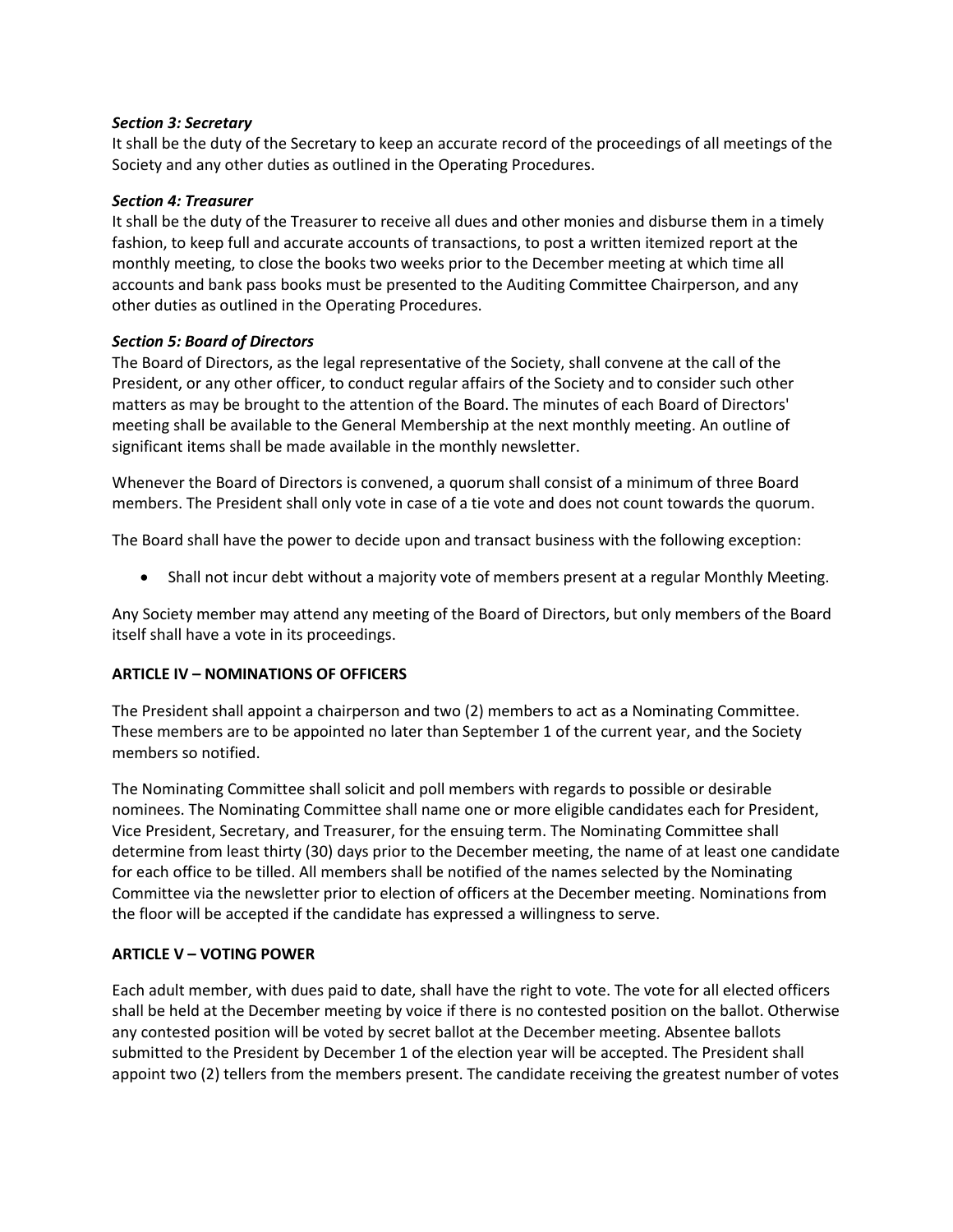for a specific office shall become the holder of that office for the next calendar year. Newly elected officers will assume their duties at this Annual Meeting.

# **ARTICLE VI – SUCCESSION OF OFFICERS**

If the office of the President shall be vacated, the Vice President will assume the office of the President for the unexpired term. Any other vacancy, including the Vice President if the Vice President steps up to President, shall be filled through an election by a majority vote of the remaining members of the Board of Directors.

# **ARTICLE VII – MONTHLY MEETING**

The monthly meeting shall be conducted by the Current Presiding Officer and shall include:

- 1. Call to order.
- 2. Approval of the Minutes of the previous monthly meeting as published in the newsletter.
- 3. Treasurer's report.
- 4. Report any significant items discussed at the Board of Directors meeting.
- 5. Report of committees.
- 6. Unfinished Business.
- 7. New Business.
- 8. Announcements.
- 9. Program.
- 11. Adjournment.

# **ARTICLE VIII– FISCAL YEAR**

The fiscal year of the Society shall be January 1, to December 31, of each year.

# **ARTICLE IX – AFFILIATIONS**

# *Section 1:*

This Society is a member of the Eastern Federation of Mineralogical and Lapidary Societies, Inc. and the American Federation of Mineralogical Societies.

# *Section 2:*

The President may serve as Delegate to the Eastern Federation of Mineralogical and Lapidary Societies, Inc. annual meeting. If the President is unable to attend, it shall be the duty of the Board of Directors to appoint a voting delegate and alternate if the board decides to send a delegate to the meeting.

# *Section 3:*

The Society shall annually pay to the Eastern Federation of Mineralogical and Lapidary Societies, Inc. dues for each member in good standing of the Society as assessed by the Eastern Federation of Mineralogical and Lapidary Societies, Inc.

# **ARTICLE X – AMENDMENTS**

Any article or provision hereof may be altered, amended, supplemented or repealed by the affirmative vote of two-thirds (2/3) of the voting power of the members present, provided notice of any change herein shall be proposed in writing to the members prior to the meeting preceding the voting meeting.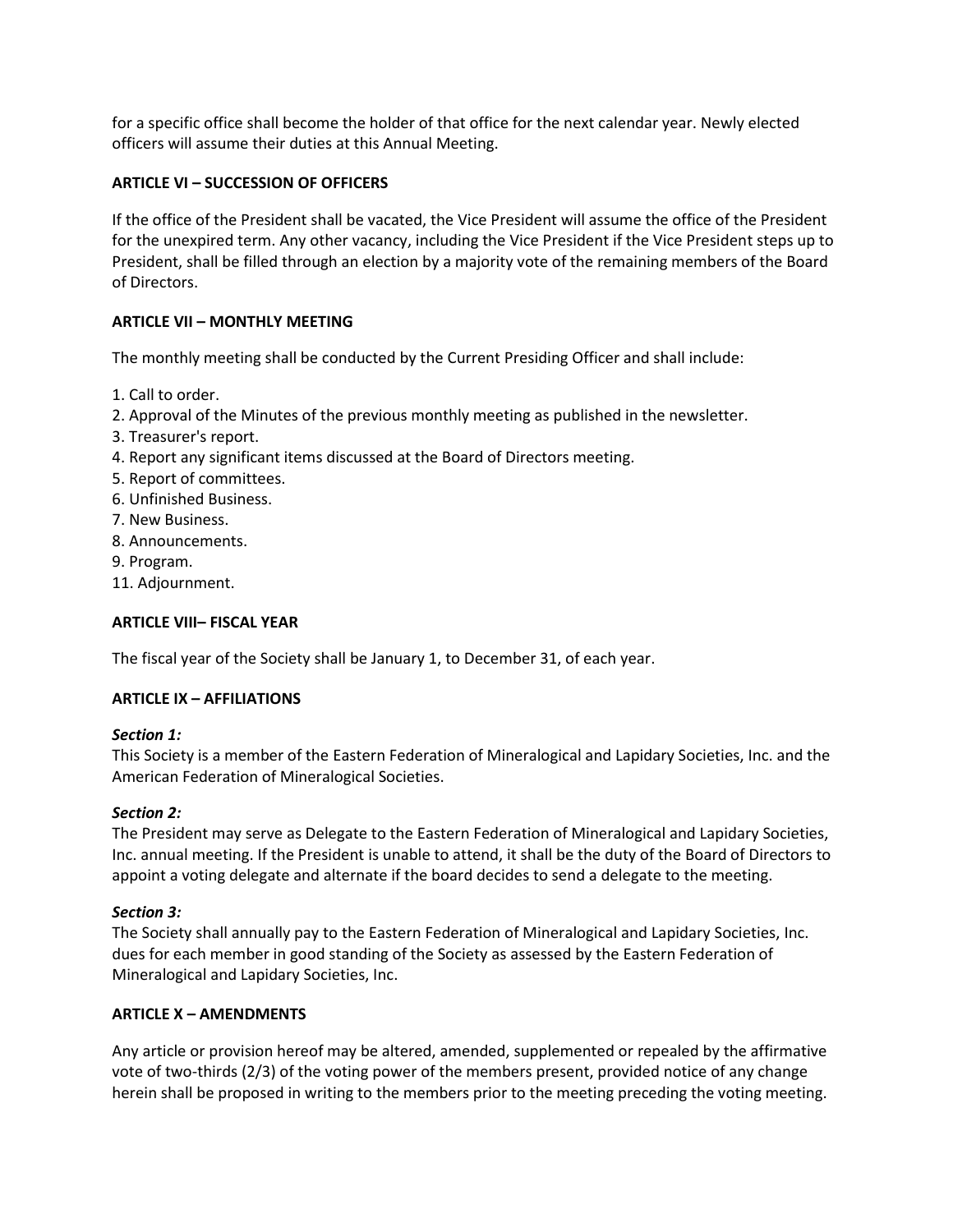Proposals for changes in the Bylaws may be originated by any interested member but must be formally proposed to the Board OR Constitution and Bylaws Committee of the Society. All proposals must be presented in writing to the Board OR Constitution and Bylaws committee 30 days prior to the notification to the membership. All proposals will be reviewed by the Constitution and Bylaws Committee. If found to have merit, the proposal will be presented at the next monthly meeting along with the recommendations of the Constitution and Bylaws Committee.

All changes made in these Bylaws shall be effective immediately upon passage by the members of this Society.

# **OPERATING PROCEDURES**

# **PRESIDENT**

The President shall prepare an agenda and preside at the monthly meetings and all meetings of the Board of Directors.

The President shall serve as ex-officio of all committees. The President shall serve as the Society's Delegate to the Eastern Federation of Mineralogical and Lapidary Societies, Inc. Annual Meeting, if a delegate from the Society is sent.

The President shall complete all correspondence promptly and shall maintain a complete file of all correspondence to pass on to the next President.

The President shall plan and schedule speakers, activities, etc. for each monthly meeting, and set up any audio/visual equipment needed for the program.

The President and Treasurer shall coordinate on all expenditures. The President shall appoint a twomember Auditing Committee to complete the audit of the Treasurer's books before the December meeting and shall request a written report from this Committee. The President shall assure that the Treasurer has maintained the Society's non-profit status with the IRS and other government entities.

The President is a leader who encourages committee people to do the work; and guides the committee. The President should:

- 1. Know how a meeting should be conducted.
- 2. Open meetings on time.
- 3. Know the business to be discussed.

### **VICE PRESIDENT**

The Vice President shall perform all duties of the President in the event of the President's absence or inability to serve the office. The Vice President shall work closely with and assist the President upon request. The Vice President shall be responsible for the purchase and engraving, at the Society's expense, of a suitable plaque to be presented to the retiring President in recognition of his term of office.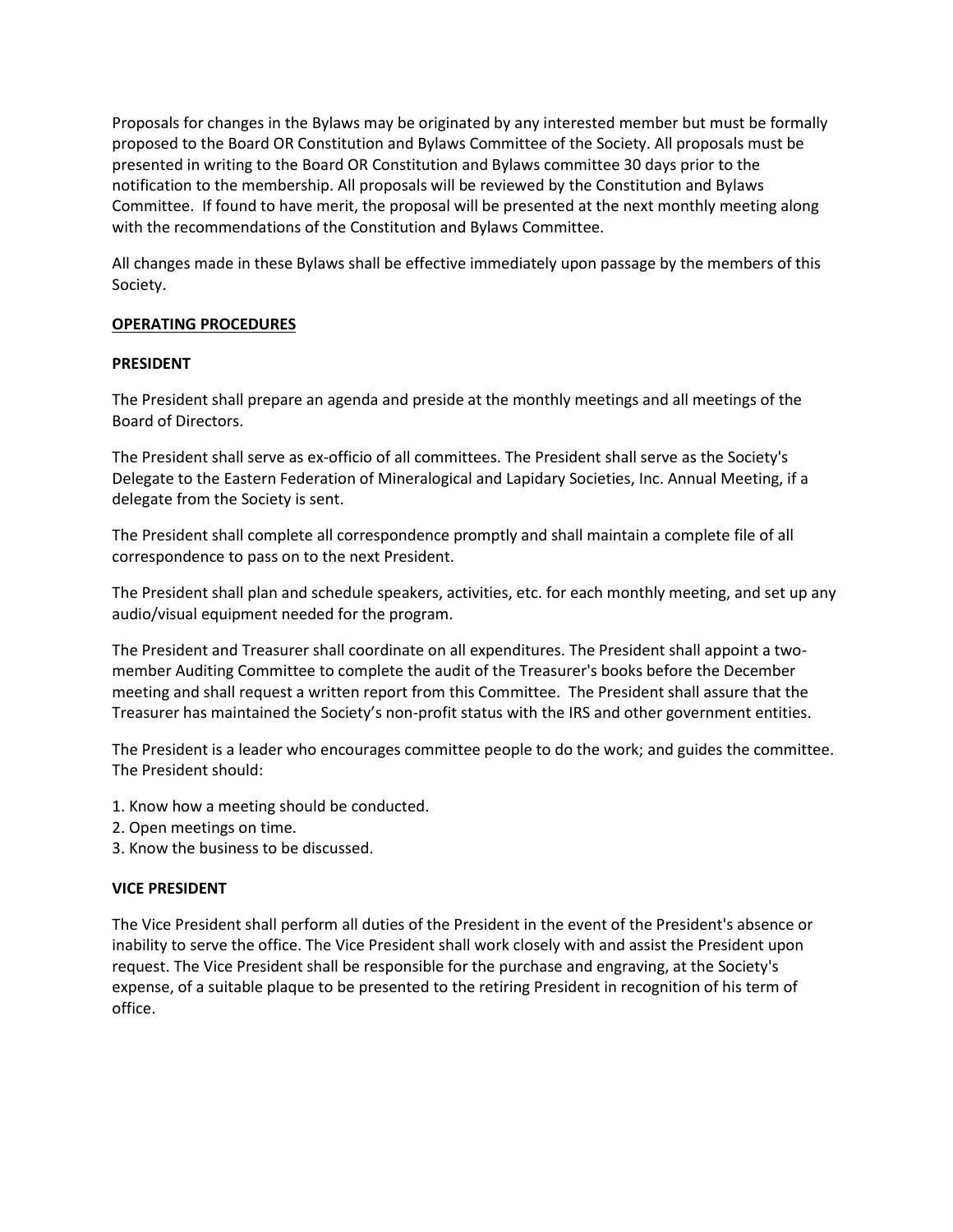# **SECRETARY**

The Secretary shall attend monthly meetings and meetings of the Board of Directors and shall be responsible for recording the minutes of these meetings. The Secretary shall prepare a copy of the minutes to be published in the newsletter.

The Secretary shall conduct general correspondence of the Society and shall be custodian of the Society minutes.

### **TREASURER**

The Treasurer shall receive all income and write receipts. The Treasurer shall coordinate with the Membership Chairperson on paid-up Society membership. The Treasurer shall deposit all income and pay by check, debit or credit card all regular expenses as well as additional expenses approved by the Board. If it is desired by the current administration, a petty cash fund may be utilized by the Secretary to handle small day-to-day expenses. This fund shall be reimbursed when necessary upon submission of vouchers by the Secretary.

The Treasurer shall be responsible for securing officers' signatures and returning signed signature cards to the bank of the Board of Directors' choice.

The Treasurer shall maintain accurate and up-to-date records and shall furnish a monthly financial report of receipts and disbursements at the monthly meeting and shall be responsible for preparing and submitting any required governmental forms. The Treasurer will maintain the Society's non-profit status with the IRS and other government entities.

The Treasurer should:

- 1. Keep all financial records; cash received, and cash disbursed by date.
- 2. Keep a permanent file of bills paid and payable and all cancelled checks.
- 3. Submit books for audit to the Auditing Committee two weeks prior to the December meeting.

# **DELEGATES TO THE EASTERN FEDERATION OF MINERALOGICAL AND LAPIDARY SOCIETIES, INC. CONVENTION**

If the board approves to send a delegate from the Society, the President shall serve as the delegate to the EFMS convention. An Alternate Delegate may be appointed. The Society may pay the Delegate, Alternate Delegate, and Newsletter Editor a nominal cash assistance.

### **EDITOR OF NEWSLETTER**

The Editor shall be appointed by the President and shall:

1. Be responsible for preparation and editing the Society Newsletter and seeing that it is published electronically monthly.

2. Work with the Eastern Federation of Mineralogical and Lapidary Societies, Inc. Publications Chairperson.

3. Keep a tile of bulletin editors' names and addresses and any changes that are made and communicate these to the Publisher of the Society Newsletter.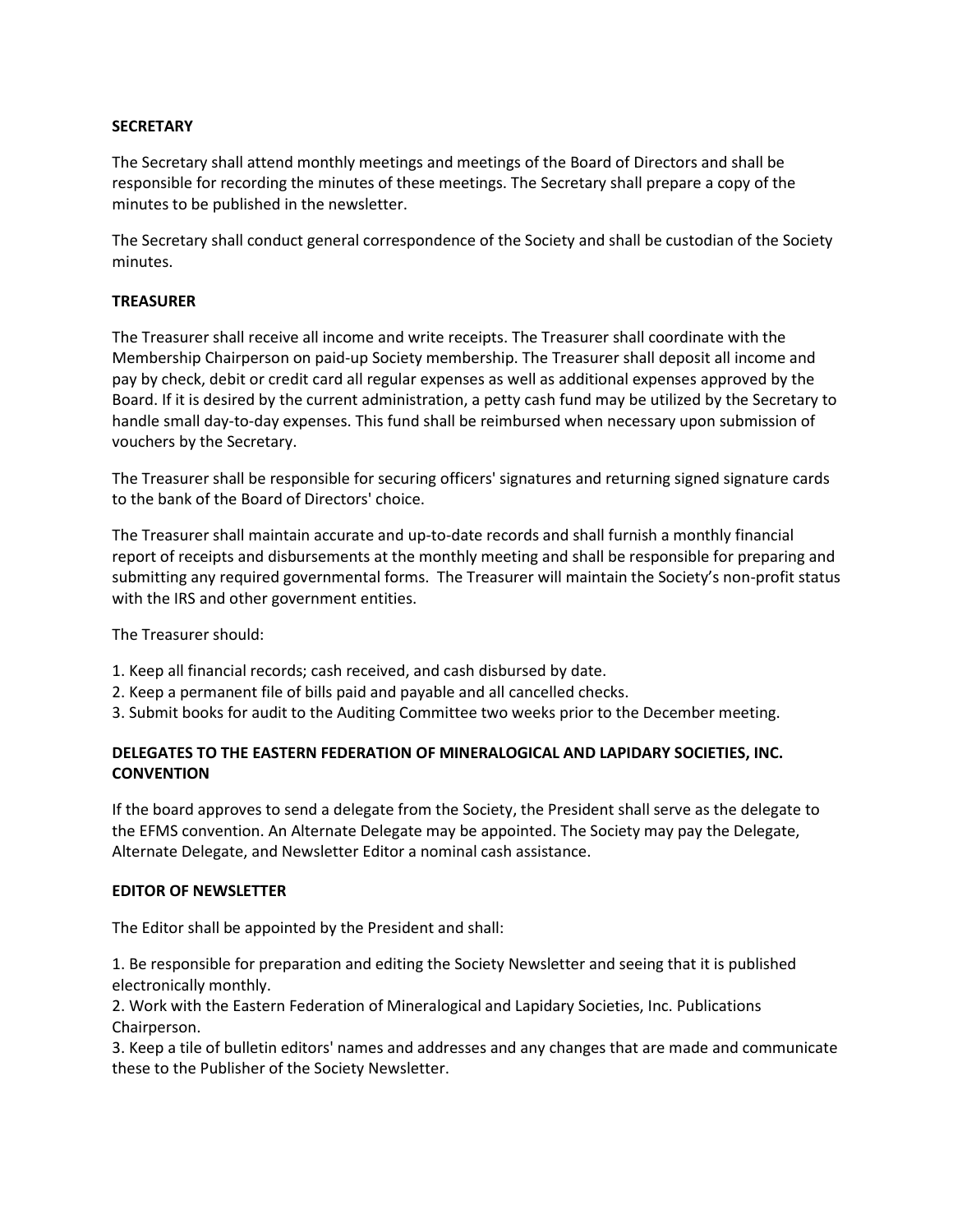### **HISTORIAN**

The Historian, the Secretary or a Historian appointed by the President, shall he responsible for photographing, compiling and recording all Society activities, which may be of historical importance and interest.

### **CONSTITUTION AND BYLAWS COMMITTEE**

The President may appoint a Chairperson of the Constitution and Bylaws Committee. This Chairperson will appoint two other members to serve on the Committee. This Committee shall receive amendments, supplements, alterations to the Constitution and Bylaws of the Society for further study and make recommendations regarding proposed modifications.

### **COMMUNITY BENEFITS COMMITTEE**

The President may appoint a Community Benefits Chairperson who shall:

1. Establish guidelines for a continuing method of supporting the community (schools, churches, other societies, etc.). This may include scholarships, school gifts, etc.

2. Work with public libraries, and other educational projects in a mutually supportive role.

3. Encourage members to offer programs to schools, museums, churches, social groups and young people's clubs.

4. Encourage and assist in educational exhibits.

### **EDUCATION COMMITTEE**

The President may appoint an Education Chairperson who shall:

- 1. Educate Society members by selective educational programs, Field Trips, Etc.
- 2. Encourage members to give 5-minute talks on a mineral, fossil, or a current geologic event, etc.

# **AUDITING COMMITTEE**

The President shall appoint an Auditing Committee of two members. The books of the Society shall be closed for auditing two weeks prior to the December meeting and auditing completed by the December meeting. The Committee will give their written report to the incoming President at the December meeting, who will then turn the books over to the incoming Treasurer.

### **BUDGET COMMITTEE**

The President shall appoint a Budget Committee of at least two members. This committee shall prepare an annual budget for the calendar year that meets the needs of the club and maintains the club's 501c3 status. If approved by the Board, the club officers shall use this budget as a guide in making expenditures.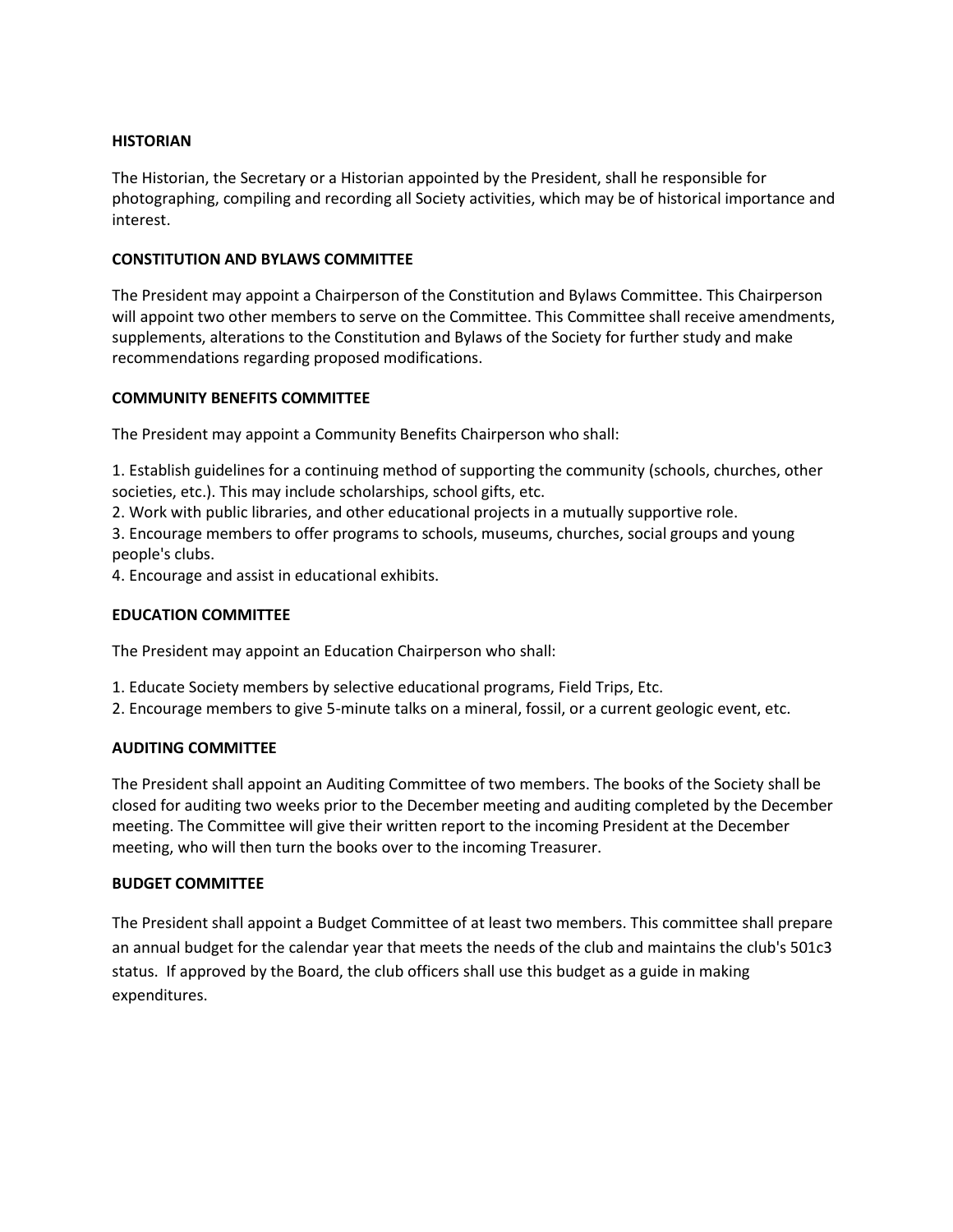### **NOMINATING COMMITTEE**

The President shall appoint a Chairperson and two members no later than September 1st. The duties of this Committee are:

1. The Committee shall make every effort to select as candidates for office those persons who have proven themselves effective. Agreement by all candidates to rut' must be obtained by the Committee before its slate is announced.

2. The Committee shall report its slate of officers to the Society President by October 31. Members shall be notified of the proposed slate in the November issue of the Society newsletter.

### **PUBLICITY**

The President may appoint a member who shall obtain media coverage of our monthly meetings, programs, workshops, field trips, etc. Timely communications are required with the Program Chairperson, President and Newsletter Editor. (Show publicity is the responsibility of the Show Committee).

### **LONG RANGE PLANNING COMMITTEE**

This Committee shall consist of the Present and Past-Presidents. A Chairperson shall be appointed from this group. This Committee shall study subjects referred to it and make recommendations about these subjects to the President. This Committee may also initiate a study of any subject which it thinks has long-range significance to the Society and make specific recommendations to the President and Board of Directors if said study, in their opinion, warrants action.

### **MEMBERSHIP CHAIRPERSON**

This Vice President or a Chairperson appointed by the President, shall assist applicants to become members of the Society. The Chairperson shall:

1. Work closely with the President, Treasurer and Newsletter Editor regarding applications of membership.

- 2. Maintain an up to date list of names and addresses of all current members.
- 3. Maintain custody of the available door prizes.
- 4. Maintain the sign-in register and drawing for door prizes at the monthly meeting.

### **UNIFORM RULES**

The President may appoint a Uniform Rules representative to interface between the Society and the EFMS and the AFMS in the event of a polling of the clubs regarding a change in the Uniform Rules or a need to interpret the rules during a competition.

### **OTHER**

The President may appoint other committees as necessary.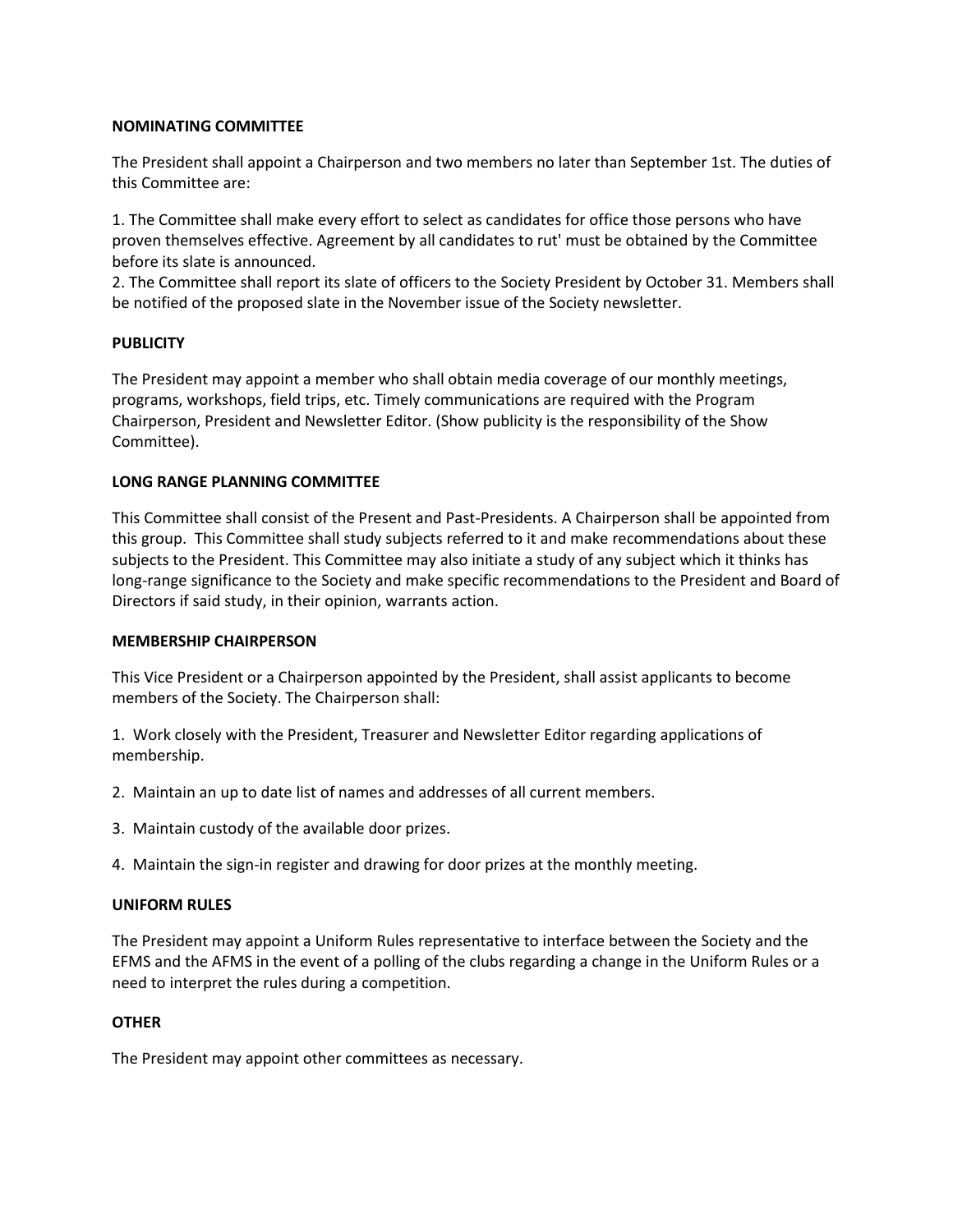### NOTE:

Operating Procedures of the Washington County Gem and Mineral Society cover the details of operations not covered by the Constitution and Bylaws. The Operating Procedures shall not conflict with the Constitution and Bylaws. The Operating Procedures are not to stifle initiative but will cover the minimum duties of officers and committees.

Operating Procedures may be submitted by any member in good standing to the President and Board of Directors for consideration at any monthly meeting. Operating Procedures may be adopted or suspended at the monthly meeting by a majority vote of those present and entitled to vote.

Transition of Office: Each elected officer and each appointed Committee Chairperson should maintain a file. This file should include copies of the Constitution and Bylaws and Operating Procedures, along with the important correspondence and suggestions for succeeding administrations and a list of do's and don'ts. This will promote continuity and eliminate duplication. The file should be turned over to the incoming officers and Chairpersons at the December meeting.

AMMENDMENT I: DISPOSITION OF SOCIETY PROPERTY Should the Society dissolve, all Society property shall be donated to Washington County Community College. (Approved December 1 2018)

AMMENDMENT II: AFFILIATION The Society will have no religious or political affiliation of any kind. (Approved December 1, 2018)